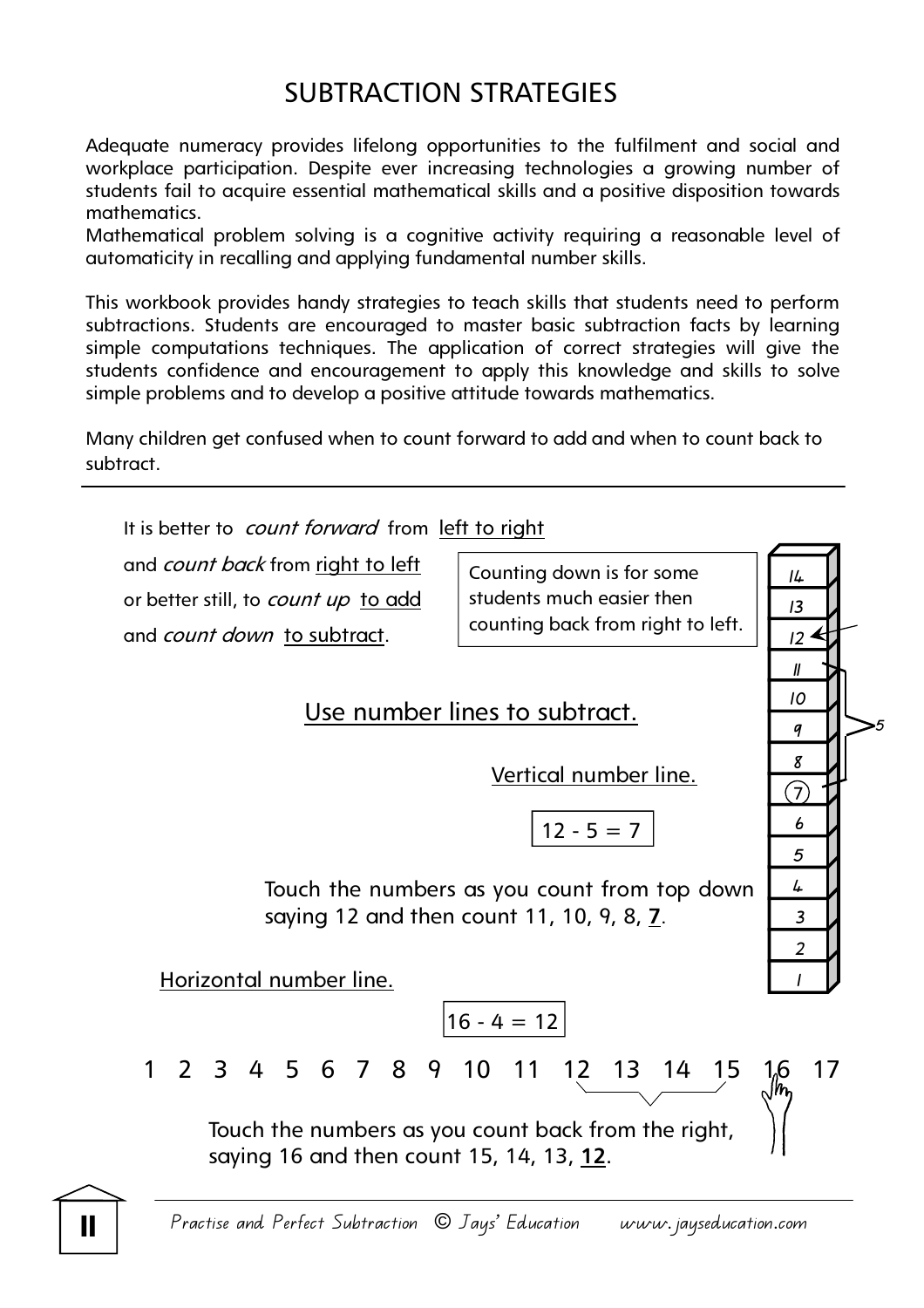#### Using dot patterns to subtract.

Each number has a dot pattern the students use to count back.



At first the students make the dots as they count, then when they get comfortable with the patterns, they pretend to make the dots as they count until the dots are no longer needed and the recall of number facts becomes automatic.

The dot strategy can be applied to single digit horizontal subtraction as well as to vertical subtraction of multiple digit numbers.

| Two digit application, no regrouping:   | 46<br>≾ |
|-----------------------------------------|---------|
| Three digit application, no regrouping: | 695     |

**III** Practise and Perfect Subtraction © Jays' Education www.jayseducation.com

4 5 2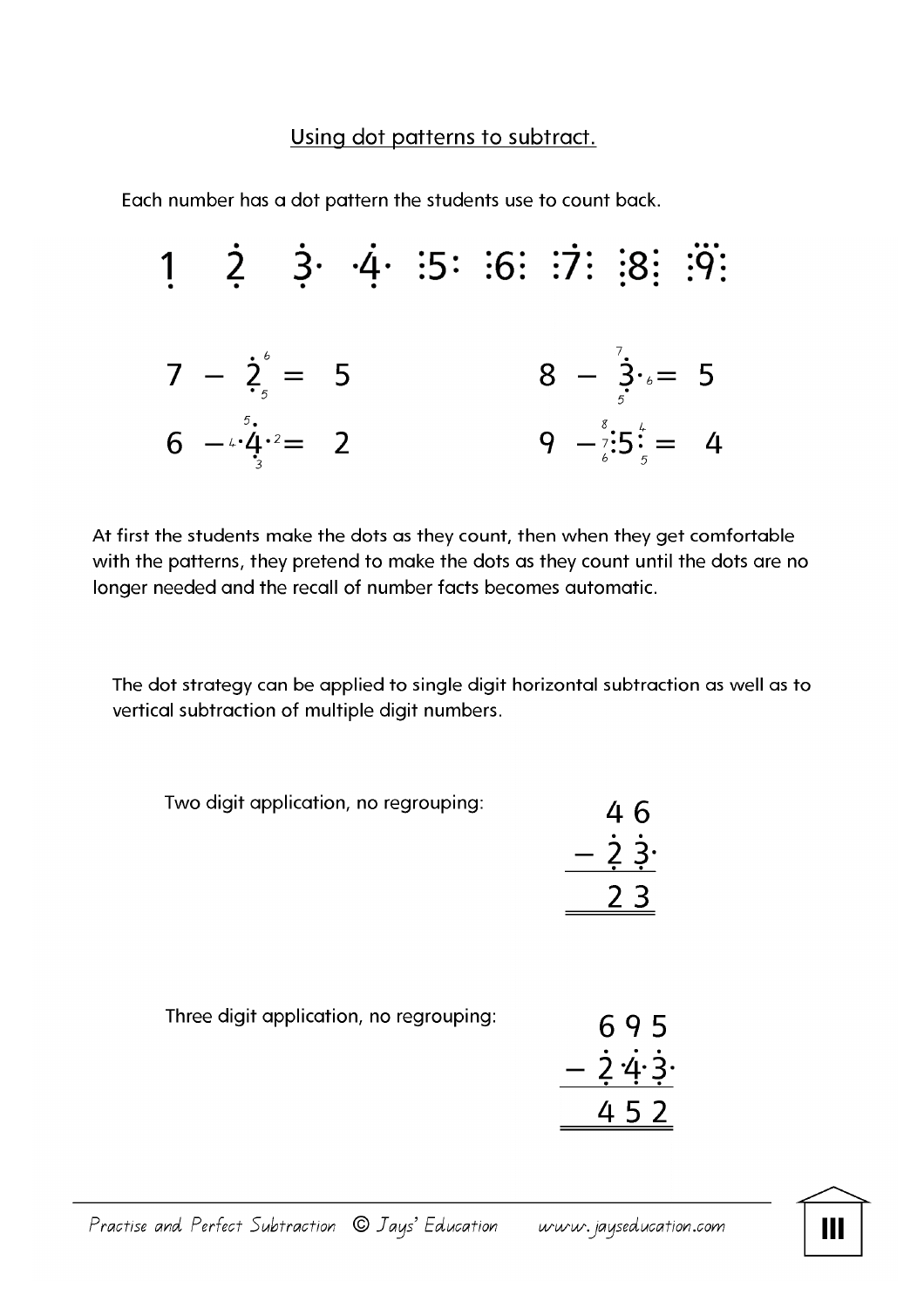### Using Fingers as a number line.

Somehow we have developed a negative attitude to the use of fingers. If we use the fingers as a ready made number line, the recall of number facts becomes easier and after a while the children will use the method only occasionally, when stuck.



$$
15 - 8 =
$$

 $11 - 4 =$ 

Put the fingers in a fist. touch the fist saying 7 and then count on saying 8, 9, 10, 11, 12, opening one finger after another (starting with the thumb) until the word 12, then count the open fingers to find the answer **5**.

$$
7 + 5 = 12
$$
 therefore  $12 - 7 = 5$ 



5 fingers are open, the answer is **5**.

$$
15 - 8 = \boxed{3 + 7} = 15 \text{ therefore } 15 - 8 = 7
$$



7 fingers are open, the answer is **7**.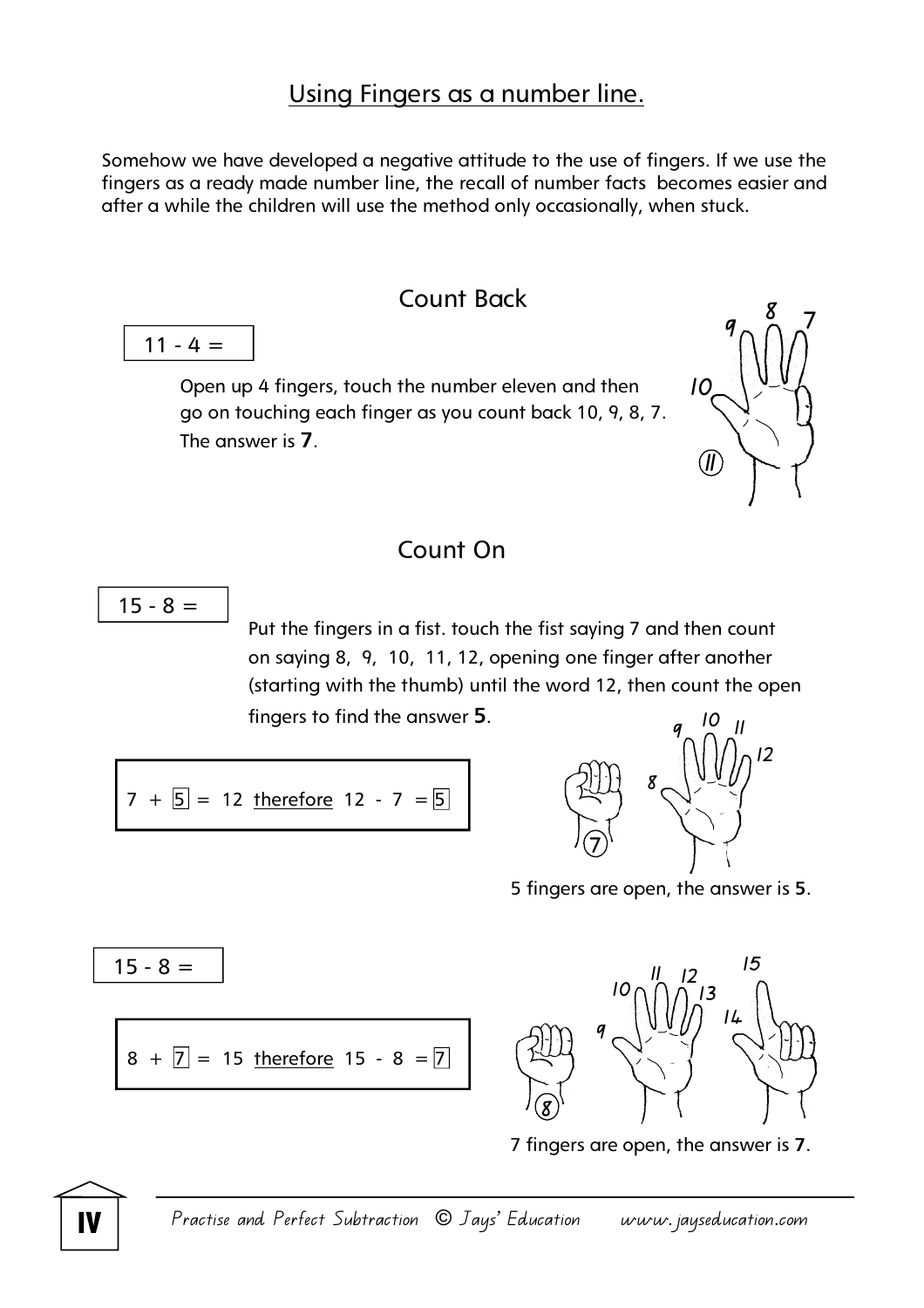## **miniLUK Self Checking System**

Students who are slow to recall the numbers to write are doing well using the LUK system, just working out the answer and placing the tile on the correct number.

The advantage of the LUK system is that the students can work independently, check their answers and correct their mistakes.

The students like to work with the tiles, searching for the numbers and looking forward to be rewarded by a pattern. They think of LUK as a game.

### **How to use the miniLUK System.**

The lid of the mini LUK tray (box) is divided into 12 blank squares, the base is divided into 12 numbered squares. There are 12 numbered tiles to work with.

Step 1.

Place the 12 tiles in sequence from 1 to 12 on the blank squares on the lid of the miniLUK box.

or

Place the 12 tiles in sequence from 1 to 12 on the table ready to be used.

Step 2. Choose your worksheet (page).

Step 3.

Pick up tile number  $|1|$  and place it under or next to the number 1 subtraction sentence. Work out the problem and write the answer (number). Find this number on the base of the miniLUK box. Place the tile number  $\boxed{1}$ onto that number. Continue in the same way until all 12 problems are solved and the 12 tiles are transferred from the lid to the bottom of the minil UK box.

Step 4.

When finished and all tiles are placed on the correct squares, the task is completed. Close the lid of the box and turn the Mini LUK over sideways. Open the lid and a geometrical pattern will be formed by the back of the tiles.



Step 5.

Match the pattern in the box with the pattern on the bottom of the page and colour match the pattern.



**or** 

|  |                |    |        | 5                        | 6      |
|--|----------------|----|--------|--------------------------|--------|
|  | 8              | 9  | 10     | 11                       | 12     |
|  |                |    | $   -$ |                          |        |
|  | $\overline{c}$ | ÷. | 4      | <b>Contract Contract</b> | œ<br>6 |